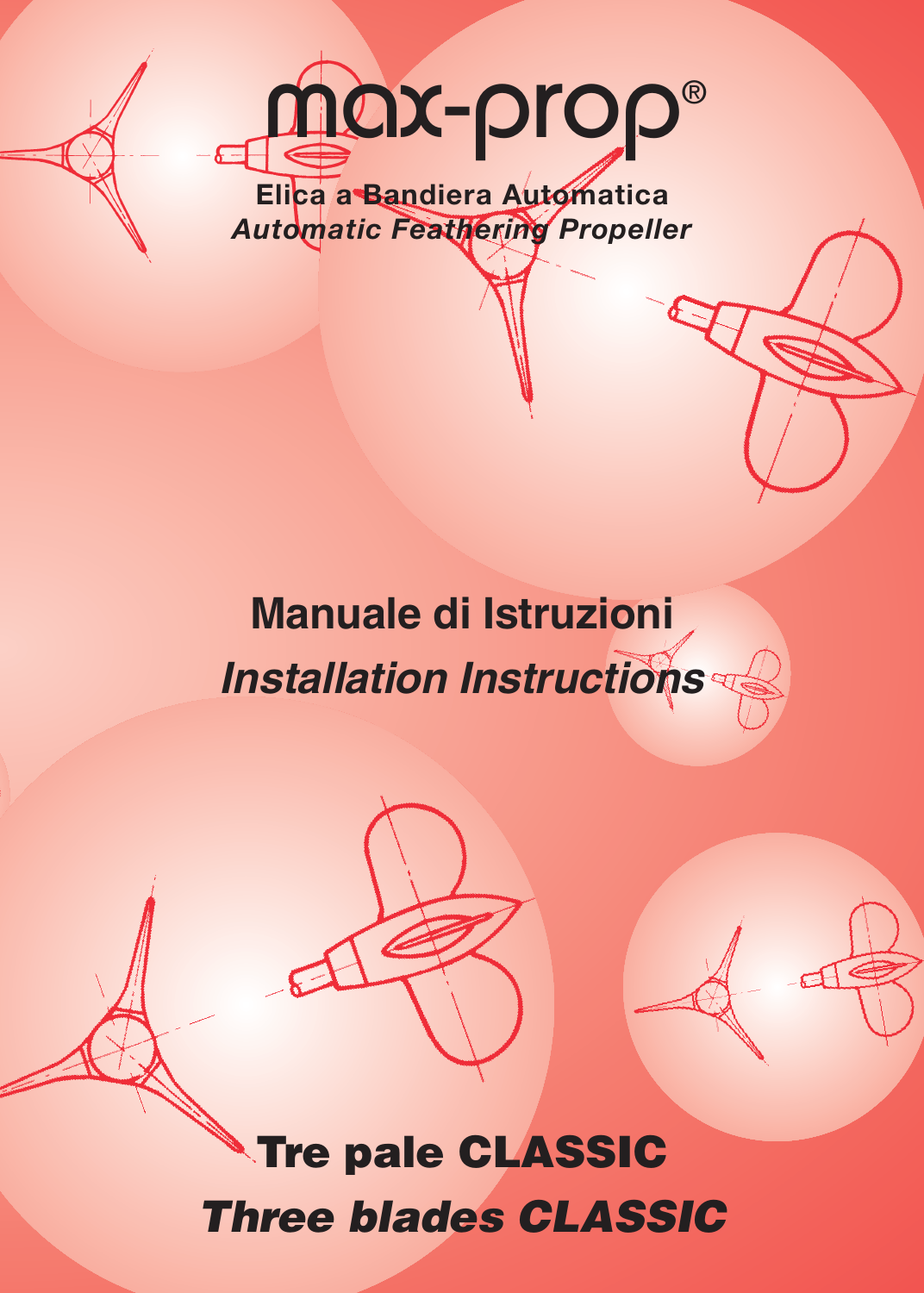**1) INTRODUZIONE -** *INTRODUCTION***:** Grazie per aver scelto un'elica a pale orientabili Max-Prop® per la Vostra barca. Questo libretto di istruzioni servirà a rispondere a tutte le Vostre domande sul montaggio dell'elica. Vi consigliamo di leggerlo attentamente e di fare almeno una prova di assemblaggio dell'elica prima di montarla sulla Vostra imbarcazione.

*Thank you for having chosen a Max-Prop® automatic feathering propeller for your vessel. This instruction booklet is designed to answer all your questions on assembly of the Max-Prop®. Please read it carefully and assemble the propeller at least once before installing it on your boat.*

**2) REGOLAZIONE DEL PASSO -** *PITCH ADJUSTEMENT***:** Il passo della Max-Prop® dipende dal diametro dell'elica e dall'angolo  $\alpha$  di rotazione delle pale. Nella tabella di Fig. 1 sono riportati per alcuni diametri, i passi teorici in millimetri corrispondenti alle diverse angolazioni delle pale.

*Max-Prop® pitch changes according to the diameter and blades rotation angle* <sup>α</sup> *. Fig. 1 shows the theoretical pitches in millimeters corresponding to the degree of blades angle for some propeller diameters.*

|                                                              |              | Diametro dell'Elica (millimetri) - Propeller Diameter (millimeters) |     |     |     |     |     |     |     |     |     |     |
|--------------------------------------------------------------|--------------|---------------------------------------------------------------------|-----|-----|-----|-----|-----|-----|-----|-----|-----|-----|
|                                                              |              | 300                                                                 | 350 | 400 | 450 | 500 | 550 | 600 | 650 | 700 | 750 | 800 |
| Angolo di rotazione (gradi) - Blade rotation angle (degrees) | $10^{\circ}$ | 100                                                                 | 115 | 130 | 150 | 170 | 185 | 200 | 215 | 230 | 250 | 265 |
|                                                              | $12^{\circ}$ | 120                                                                 | 140 | 160 | 180 | 200 | 220 | 240 | 260 | 280 | 300 | 320 |
|                                                              | $14^\circ$   | 140                                                                 | 165 | 190 | 210 | 235 | 260 | 280 | 305 | 330 | 350 | 375 |
|                                                              | $16^{\circ}$ | 160                                                                 | 190 | 215 | 245 | 270 | 300 | 325 | 350 | 380 | 405 | 430 |
|                                                              | $18^\circ$   | 180                                                                 | 215 | 245 | 275 | 305 | 335 | 365 | 400 | 430 | 460 | 490 |
|                                                              | $20^{\circ}$ | 205                                                                 | 240 | 275 | 310 | 345 | 375 | 410 | 445 | 480 | 515 | 550 |
|                                                              | $22^{\circ}$ | 230                                                                 | 265 | 305 | 340 | 380 | 420 | 455 | 495 | 535 | 570 | 610 |
|                                                              | $24^\circ$   | 250                                                                 | 295 | 335 | 375 | 420 | 460 | 505 | 454 | 585 | 630 | 670 |
|                                                              | $26^{\circ}$ | 275                                                                 | 320 | 370 | 415 | 460 | 505 | 550 | 590 | 645 | 690 | 735 |
|                                                              | $28^\circ$   | 300                                                                 | 350 | 400 | 450 | 500 | 550 | 600 | 650 | 700 | 750 | 800 |
| ರ                                                            | $30^\circ$   | 325                                                                 | 380 | 435 | 490 | 545 | 600 | 655 | 705 | 760 | 815 | 870 |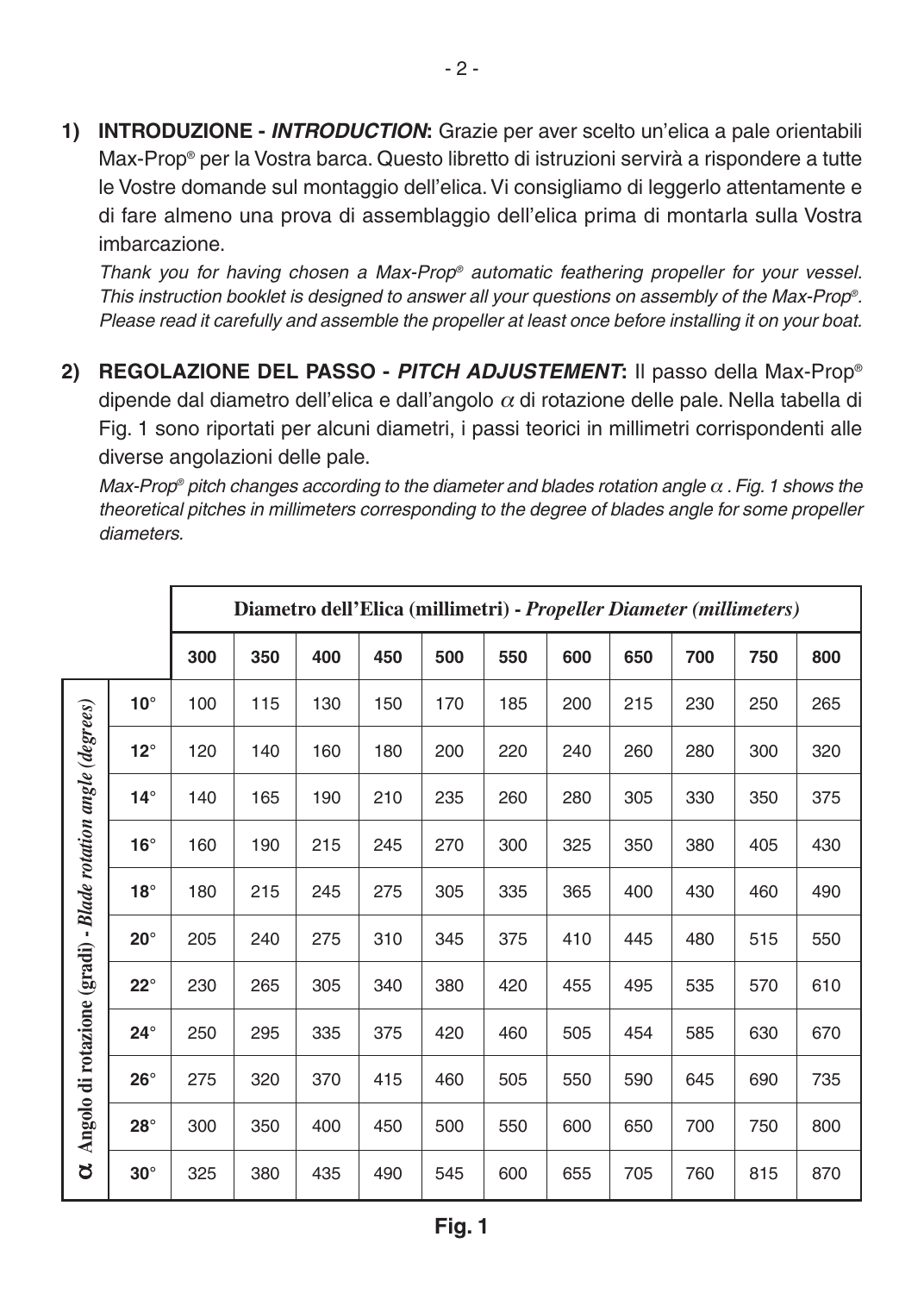Il diametro ed il passo devono essere calcolati come se la Max-Prop® fosse una normale elica fissa. La Max-Prop® offre in più rispetto alle eliche tradizionali, il vantaggio di permettere una ulteriore ottimizzazione del passo qualora i risultati non fossero completamente soddisfacenti. Se il motore raggiunge con difficoltà il numero di giri di regime, diminuire l'angolo  $\alpha$  di rotazione delle pale; se viceversa il motore tende a superare detto numero di giri, aumentare l'angolo  $\alpha$  di rotazione delle pale. Variando l'angolo di due gradi il numero di giri varia, a pari velocità, di circa il 15%.

La regolazione dell'angolo  $\alpha$  e quindi del passo, si effettua al momento del montaggio dell'elica sull'asse motore. Per ottenere i diversi angoli di rotazione delle pale dovete quindi seguire attentamente le istruzioni di montaggio.

*Diameter and pitch must be calculated as if Max-Prop® were a normal fixed propeller. Max-Prop® also offers the great advantage of pitch adjustability in order to better optimise the performance of the propeller. If the engine does not reach the desired RPM, reduce the blade angle* α*; if on the contrary the engine exceeds the desired RPM, increase the blade angle* α*. A two degrees change in blade angle will change the engine RPM by about 15%, at the same boat speed.*

*The adjustment of angle* <sup>α</sup> *and therefore pitch, is done when the propeller is mounted on the shaft. To obtain the different angles you have to follow the assembly instruction.*

**3) MONTAGGIO -** *ASSEMBLY***:** Tenete presente che le parti che compongono la Max-Prop® non sono intercambiabili; nel caso si ricevessero contemporaneamente più eliche, sarà quindi necessario fare molta attenzione a non mischiare i pezzi smontati. Effettuate le varie operazioni facendo riferimento alla Fig. 2.

*Max-Prop® parts are not interchangeable. Make sure if you receive more than one propeller that you do not interchange parts. Please use Fig.2 for part number references.*

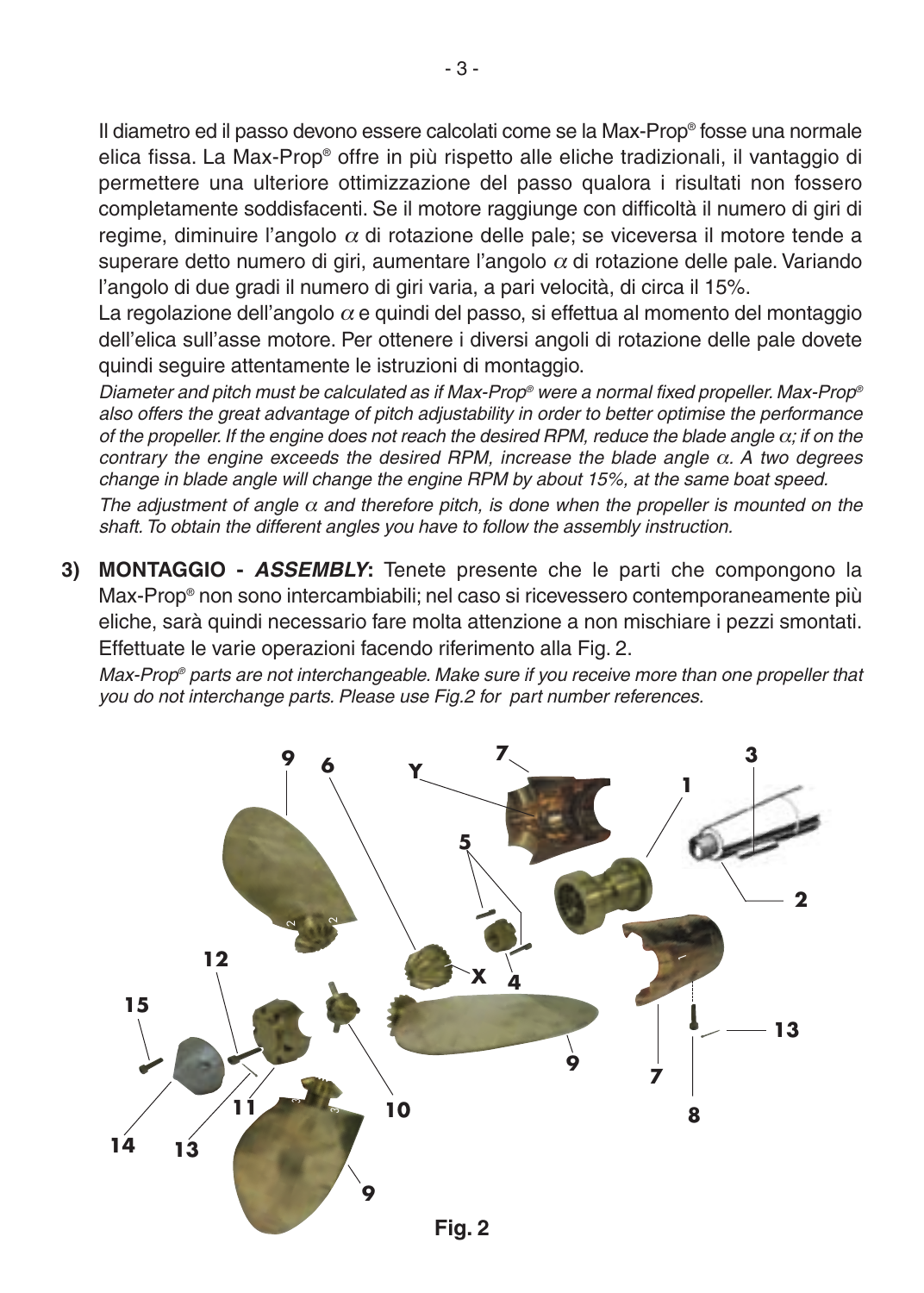**A)** Inserite il mozzo [**1**] sull'albero motore [**2**] e verificate che la linguetta [**3**] sia di misura appropriata: che abbia gioco sulla faccia superiore per evitare di portare l'elica fuori centro, ma assolutamente senza gioco tra le superfici laterali per evitare di perdere l'elica.

*Fit the hub [1] to the propeller shaft [2] and be sure that the key [3] has proper dimension: with clearance on the upper surface not to put propeller out of centre, but with no clearance on the two sides so that the propeller is not loose.*

**B)** Stringere a fondo il dado [**4**] ruotandolo fino ad allineare gli incavi in modo da ottenere una coppia di fori completi entro cui inserire le due spinette [**5**]. Le due spinette [**5**] devono essere inserite come indicate nel disegno Fig. 2a, in modo da non interferire con il successivo montaggio del pignone centrale [**6**].

*Tighten the nut [4] onto the shaft. Align the grooves in the base of the nut with the grooves in the central hub, so as to obtain two complete holes allowing insertion of the pins [5]. Insert the pins [5] as shown in the drawing below, so as not to interfere with the inserting of the central cone gear [6].*



**Fig. 2a (dettaglio -** *detail***)**

NOTA: Su alcuni modelli di Max-Prop® esiste una diversa tipologia di serraggio, come mostrato in Fig.2b.

In questo caso dovrete stringere a fondo il dado [**4**] assicurandolo contro l'allentamento mediante una spina [**5**], forando dado e albero motore in corrispondenza del foro pilota sul dado.

*On some Max-Prop® models there's a different locking system, as shown in Fig. 2b. In this case tighten the nut [4] onto the shaft, but this and secure it with the pin [5] by drilling a hole completely through nut and shaft.*

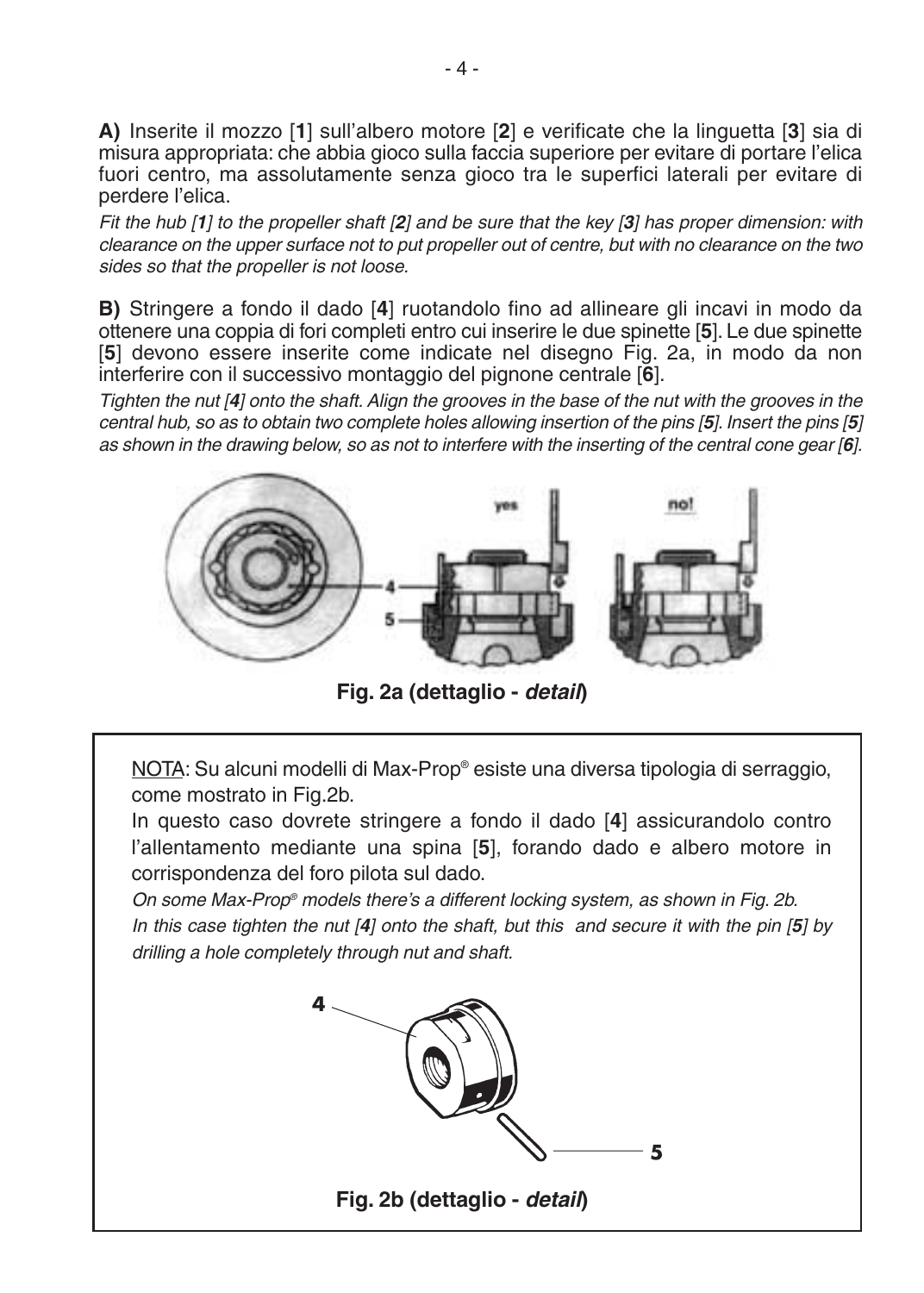Per entrambe le tipologie controllate che l'estremità filettata dell'albero motore sporga poco dal dado [**4**]. Se tale estremità dovesse sporgere troppo potrebbe arrivare a toccare l'interno dell'ingranaggio [**6**] interferendo con la corretta rotazione delle pale; in questo caso quindi occorre tagliare la parte eccedente.

*Thread can be exposed aft of either nut system [4], if more than that are showing it will be necessary to cut off the excess. If too many thread are exposed in fact it will raise the central cone gear [6] and affect the performance of the propeller.*

**C)** Inserire l'ingranaggio centrale [**6**] nella propria sede nel mozzo [**1**] avendo cura di allineare il taglietto denominato "X", posto sotto l'ingranaggio stesso, con la lettera corrispondente all'angolo  $\alpha$  voluto (Fig.3).

*Insert the central cone gear [6] in its seat in the hub [1] making sure to align the little cut named "X", located on the bottom of the central cone gear, with the letter corresponding to the angle* <sup>α</sup> *chosen (Fig. 3)*



Fig.3

**D)** Riempite le due ogive [**7**] con grasso marino Max-Prop® e chiudetele attorno al mozzo [**1**] mediante le viti [**8**].

*Fill the two halves of the spinner [7] with a sea water grease. Close the two halves around the hub [1] and tighten down the screws [8].*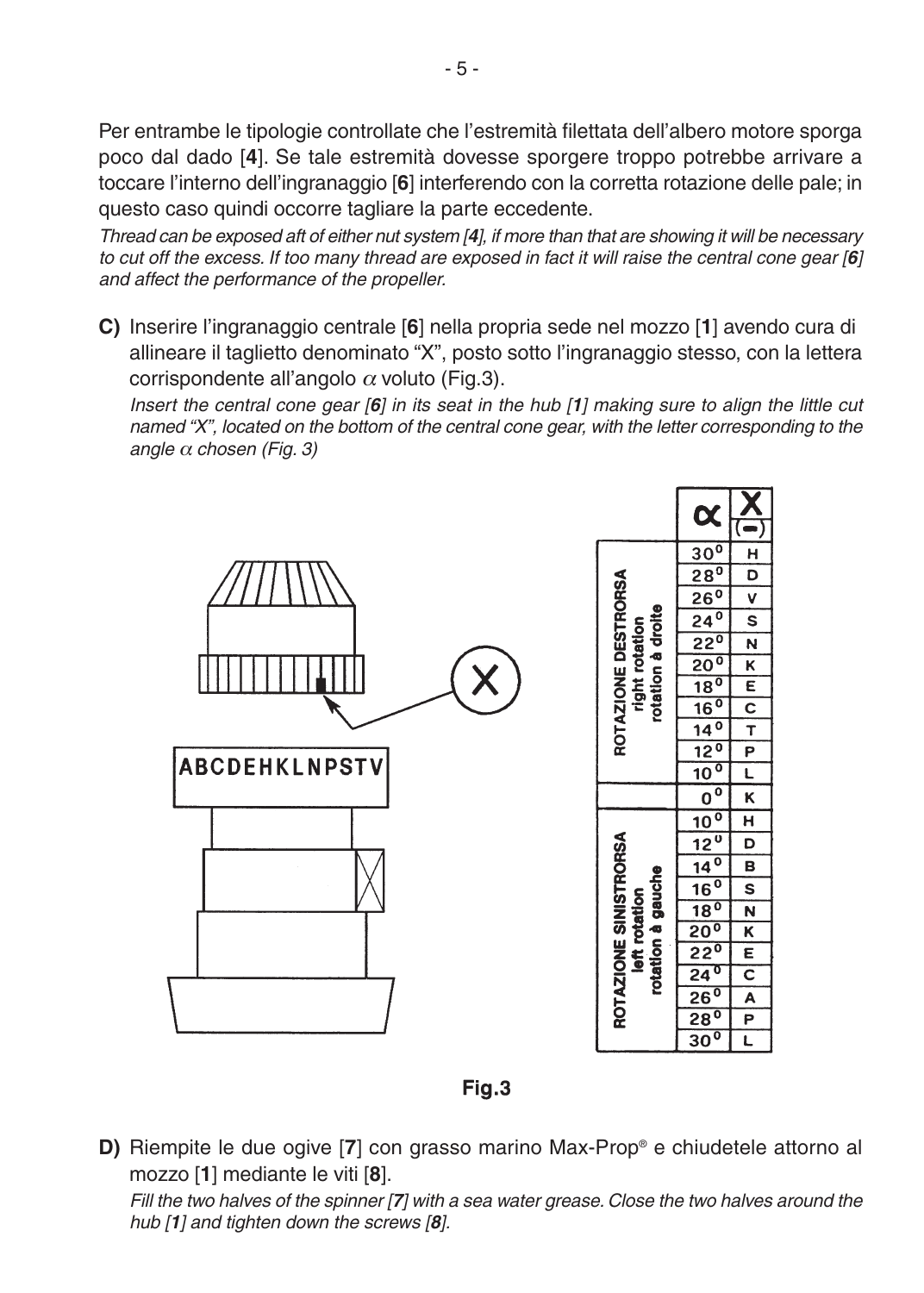**E)** Localizzate il riferimento denominato "Y" all'interno dell'ogiva [**7**], costituito da un piccolo foro cieco (Fig. 2 e 4). Ruotate l'ogiva [**7**] fino a far coincidere il riferimento "Y" con il dente dell'ingranaggio conico [**6**] segnato dalla lettera corrispondente all'angolo  $\alpha$  prescelto (vedi tabella Fig.4). Riempite quindi anche la parte superiore dell'ogiva con il grasso.

NOTA: Vi consigliamo di fare un segno tra l'ogiva [**7**] e la parte esposta del mozzo [**1**] o di fermarle con del nastro così da verificare che l'ogiva non si muova (e quindi il riferimento dell'angolo  $\alpha$  non cambi) durante il montaggio delle pale.

*Locate the mark on the top inside of the spinner (a small drill hole). This is the "Y" mark (Fig. 2 and 4). Rotate the spinner until the "Y" mark on the spinner coincides with the correct letter on the top of the central cone gear. This letter is determined from the chart in Fig. 4. Fill the top of the spinner with grease.*

*NOTE: It is helpful to make a mark between the spinner [7] and exposed part of the hub [1] or tape them so that any rotation can be noted and corrected. If the spinner is rotated before the blades are attached it will alter the blade angle.*



**F)** Infilate le tre pale [**9**] sui tre perni del distanziale [**10**]. Riempite di grasso il cappello [**11**] ed inserite il gruppo pale + distanziale [**9** + **10**] nelle tre sedi del cappello stesso. NOTA: Assicuratevi che i numeri (1,2 e 3) stampati sulle pale, sul distanziale e sul cappello corrispondano.

*Insert the three blades [9] onto the three pins of the spacer [10]. Fill the end cap [11] with grease and put the blades + spacer [9 + 10] into the three seats of the end cap. NOTE: Make sure that the numbers on the blades correspond to the numbers in the spacer and the numbers on the end cap 1 to 1, 2 to 2, and 3 to 3.*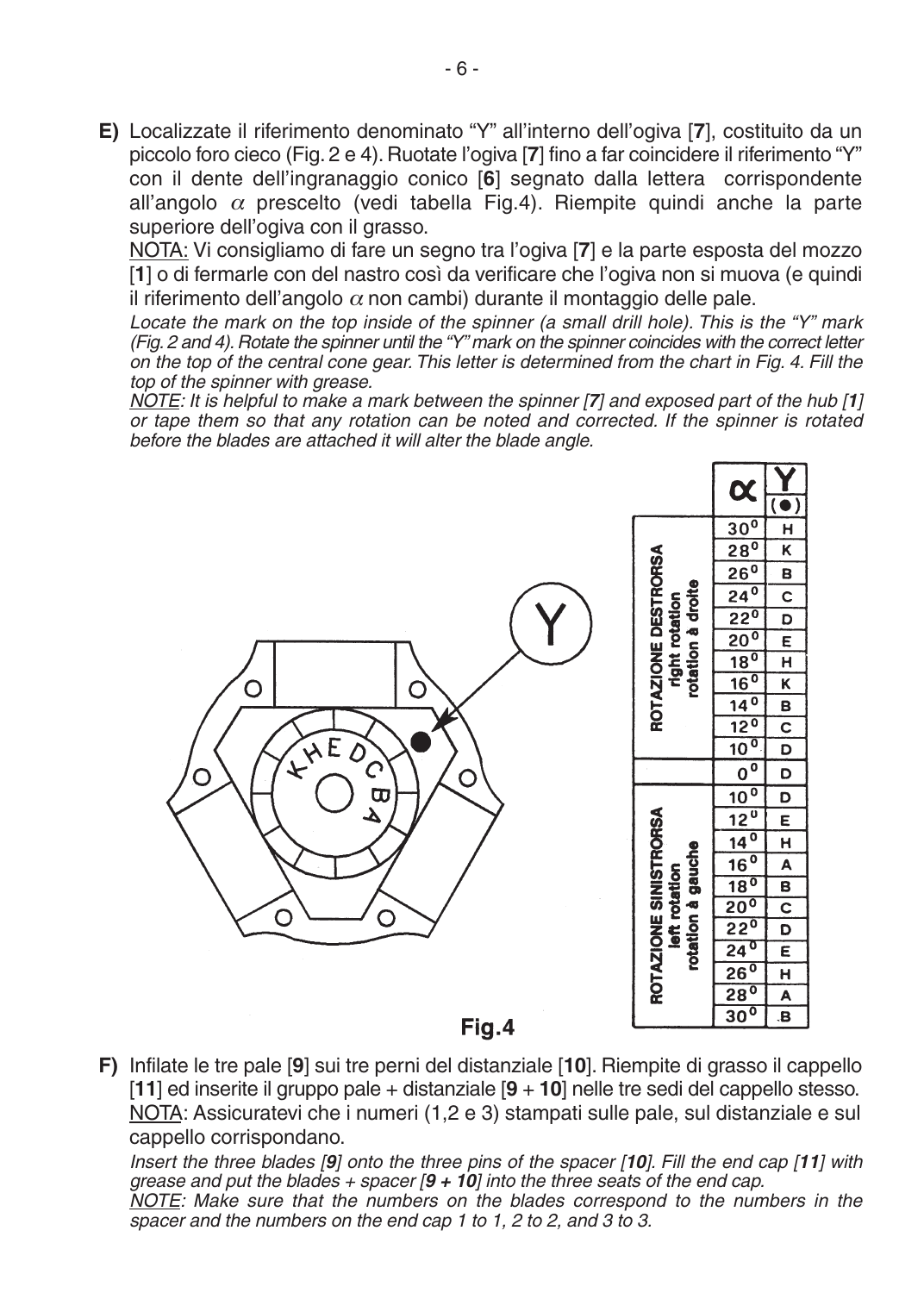**G)** Orientate le tre pale nella loro posizione di bandiera (cioè perfettamente allineate con l'asse del corpo dell'elica), facendo attenzione che il loro profilo sia come quello mostrato in Fig. 6. Inserite pale e cappello sull'ogiva [**7**], assicurandovi che anche in questa operazione i numeri di riferimento dell'ogiva stessa corrispondano a quelli delle pale [**9**]. Assicurate il cappello [**11**] mediante le viti [**12**].

NOTA: Controllate che l'ogiva non abbia ruotato durante quest'ultima operazione. Se così fosse estraete le pale in modo da poter riportare l'ogiva nella posizione corretta e reinserite le pale. Fate attenzione che tutte e tre le pale siano in posizione di bandiera.

*Move the blades to a feathered position, making sure that the rounded trailing edges of blades are aft as shown in figure 6. Slide the end cap and feathered blades on to the spinner [7], make sure that the numbers on the blades [9] and spinner [7] match. Next tighten down the end cap [11] with the screws [12].*

*NOTE: Check to see that the spinner did not rotate. If it did move pull the blades back 1/4"* and then realign the mark between the spinner and the hub. Make sure that when *the blades go on to the spinner that they are fully feathered.*

**H)** Per meglio assestare le dentature Vi consigliamo, dopo aver avvitato tutte le viti, di dare qualche leggero colpo sull'ogiva e sulle pale con una mazzuola di plastica o legno.

*To make the blades rotate more freely it is advisable, after tightening all the screws, to give some bedding blows on the spinner and blades with a plastic or wooden mallet.*

**I)** Per sicurezza contro l'allentamento, inserire nella testa di ogni vite [**8-12**], nella posizione indicata in Fig. 5, una coppiglia [**13**] di materiale molto resistente alla corrosione marina. Dei colpi leggeri sulla testa della coppiglia con un martello faranno divaricare le estremità, se così non fosse usate un cacciavite. Questo eviterà che la vite possa svitarsi (Fig. 6).

*To make sure that the screws [8-12] will not loosen, insert a cotter pin [13] in each screw (see Fig.5) made of highly resistant material against corrosion. A light tap with a hammer on the head of the pin will spread the ends open, if not use a screw driver to spread them apart. This will avoid risk of unscrewing (Fig. 6).*





svitamento - unscrewing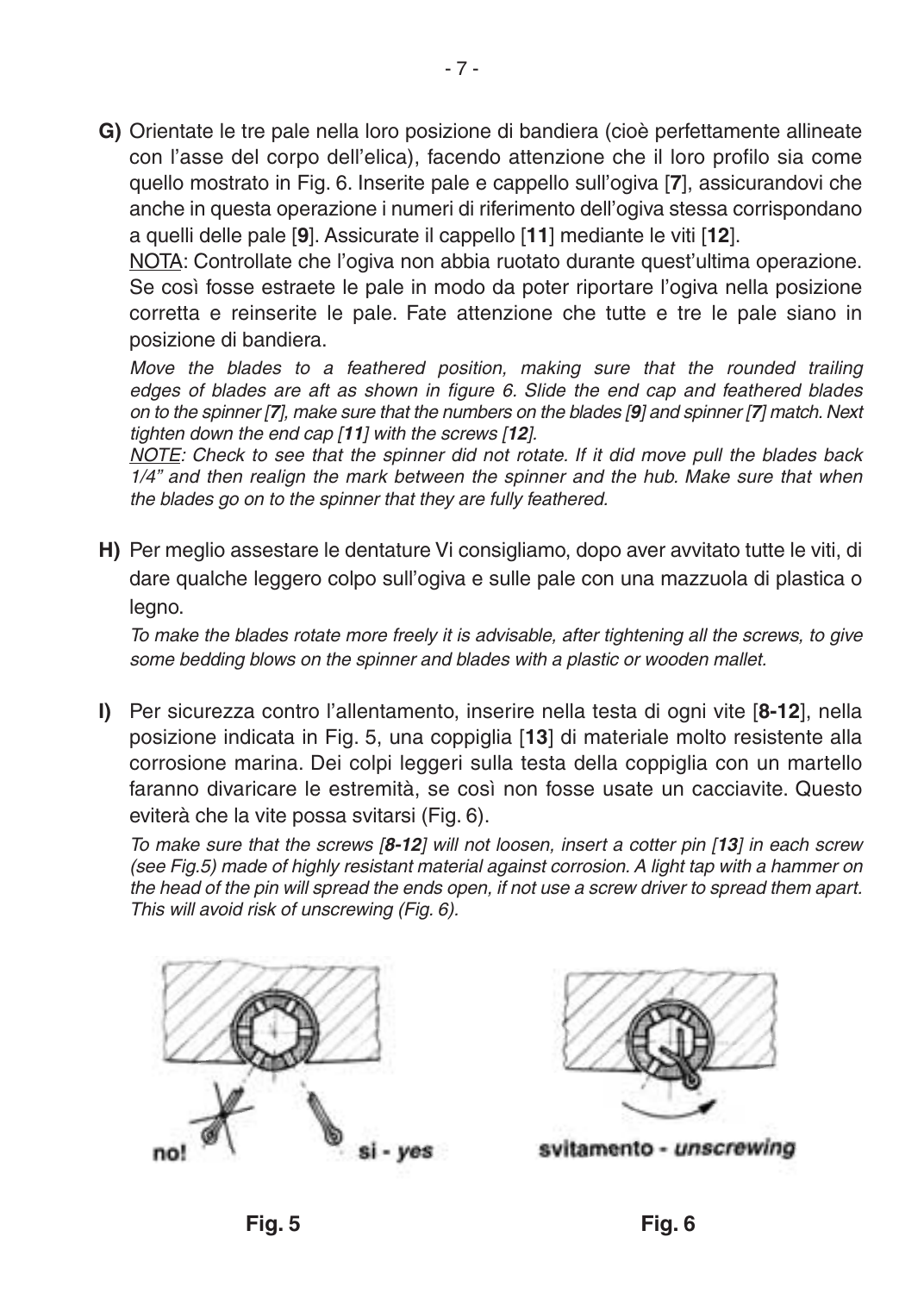- **L)** Assicurare la protezione dell'elica contro la corrosione galvanica applicando gli appositi anodi di zinco [**14**]. L'elica Max-Prop® funziona in maniera corretta solo se il corpo centrale [**7 - 11**] è totalmente riempito di grasso molto fluido. Prima di varare la barca è indispensabile effettuare le seguenti operazioni:
	- Bloccare l'albero motore.
	- Verificare che le pale dell'elica ruotino liberamente dalla posizione di marcia avanti a quella di marcia indietro con una spinta delle mani; a fine corsa il loro angolo di inclinazione deve essere quello prescelto.
	- In posizione di bandiera le pale devono essere perfettamente allineate ed orientate come in Fig.7. L'elica non deve mai poter assumere la posizione indicata in Fig.8.
	- Verificare che il grasso trafili dalle giunture rotanti tra il corpo centrale e il mozzo (Fig.9), in modo da essere sicuri che tutte le superfici rotanti siano perfettamente lubrificate. Il grasso deve essere molto fluido per garantire che continuerà ad uscire attraverso le superfici anche dopo anni di funzionamento.

*Make sure that the propeller is protected from galvanic corrosion by using the usual zinc anodes [14] on the shaft. The Max-Prop® propeller works properly only if the central body [7 - 11] is completely filled with a very fluid grease. Before launching the boat, it is absolutely necessary to operate as follows:*

- *Lock the driving shaft*
- *Check that the blades of the propeller rotate freely from forward to backward just by a light thrust of your hands at travel and that the inclination is the one you have selected.*
- *In the feathered position the blades must be perfectly lined up and set like in Fig. 7. The propeller must never be in the position of Fig. 8.*
- Verify that the grease is leaking from the rotating joints between the central part and *the hub (Fig. 9) so that all of the moving surfaces are perfectly lubricated. The grease used must be very fluid so that it will keep leaking from the moving surfaces even after years of working.*



**4) USO DELL'ELICA -** *PROPELLER USE***:** L'elica Max-Prop® funziona in modo completamente automatico. Prende il passo quando si fa ruotare l'asse motore a marcia avanti e a marcia indietro. E' decisamente sconsigliabile l'inversione di marcia ad un numero di giri troppo elevato. Per far disporre l'elica in bandiera operare nel seguente modo: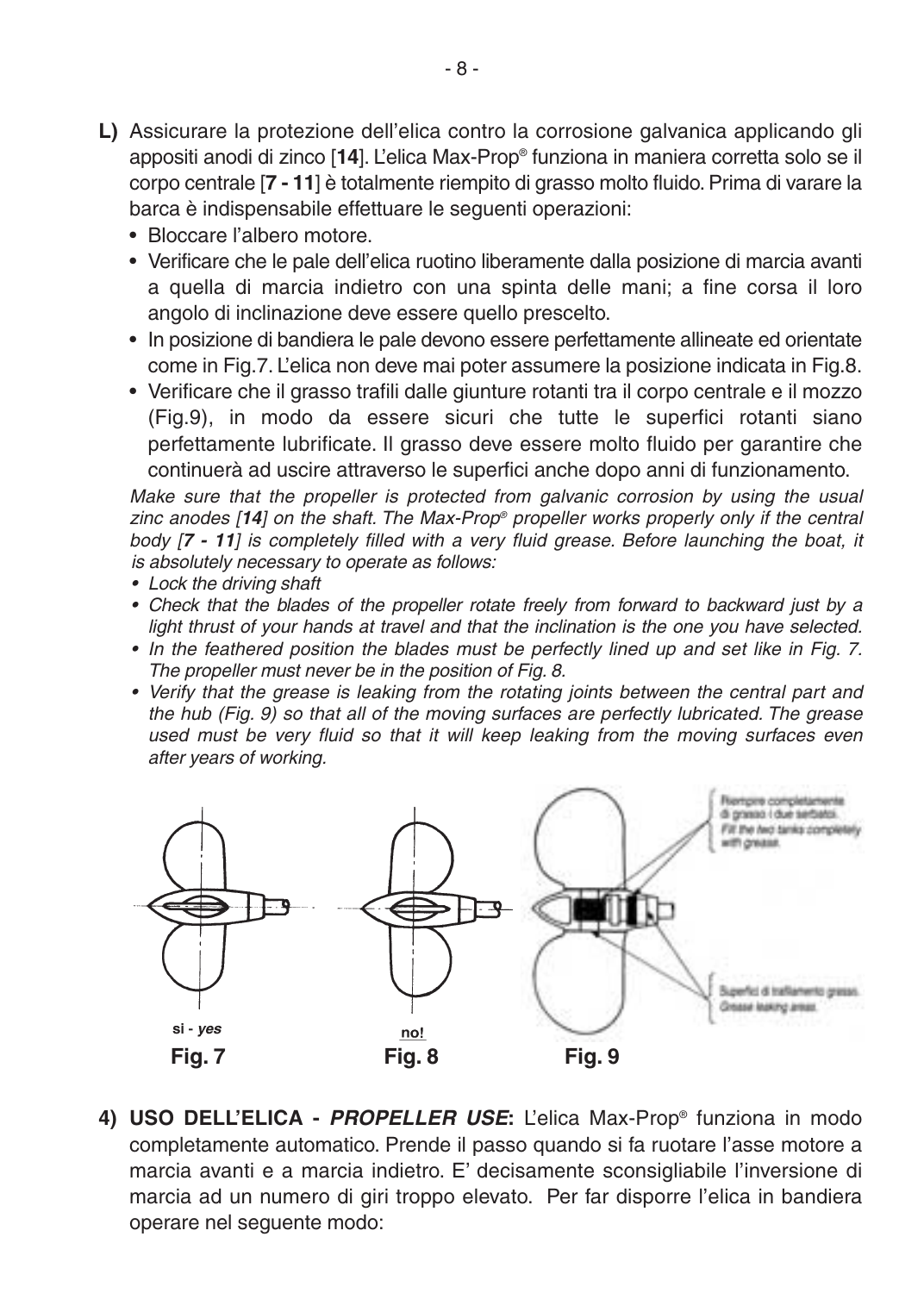- spingere la barca a circa 2-3 nodi in marcia avanti
- spegnere il motore senza disinnestare la marcia avanti
- se, a motore fermo, l'asse sta ancora ruotando, innescate la marcia indietro per fermare la rotazione.

Potete ora controllare se l'elica è in posizione di bandiera mettendo il motore in folle. Se l'asse continua a girare come per un'elica fissa la Max-Prop® non è in bandiera. In questo caso accendete nuovamente il motore e ripete i tre passi di cui sopra. Se l'elica è ben ingrassata si posizionerà in bandiera quasi immediatamente. Quando sarà in bandiera potete lasciare il motore spento in marcia o in folle indifferentemente. **NON** spegnete però il motore in marcia indietro, perché in questo caso le pale saranno nella posizione di marcia indietro e non andranno in bandiera. Si potrebbe infatti usare questo sistema per muovere l'asse quando è collegato ad un alternatore.

*The Max-Prop® works automatically. By putting the engine in gear the blades will engage in either forward or reverse. The best way to feather the propeller is:*

- *Power at 2 to 3 knots in forward.*
- *Kill the engine while still engaged in forward.*
- *When the engine has stopped, if the shaft is still spinning engage the transmission in reverse to stop the freewheeling.*

You can check to see if the propeller is feathered or not by taking the engine out of *gear. If the propeller is not feathered the shaft will freewheel like with a fixed blade propeller. In that case start the engine again and repeat the three steps. If your propeller has been greased properly it will feather in a fraction of a second as soon as you stop the shaft from freewheeling. Once the prop is feathered, you can either leave the transmission in gear or out of gear, it does not matter. DO NOT kill the engine while in reverse. In this case the blades will be in the reverse position and will not feather. You can actually use this feature to drive a shaft alternator.*

- **5) AVVERTENZE IMPORTANTI** *WARNINGS***:** Seguire con attenzione le istruzioni qui sotto riportate allo scopo di evitare danneggiamenti all'elica:
	- Prima di ogni inversione di marcia lasciare che il numero di giri del motore diminuisca, e poi invertire.
	- Verificare che il corpo centrale dell'elica sia pieno di grasso molto fluido. Vi suggeriamo di usare il grasso Max-Prop®. La mancanza di grasso lubrificante causa una rotazione delle pale a scatti che produce urti irregolari che possono danneggiare le dentature delle pale stesse e dell'ingranaggio centrale.
	- Proteggere l'elica contro la corrosione galvanica mediante l'applicazione di una sufficiente massa di zinco sull'albero motore. Sostituire ogni anno gli anodi di zinco anche se questi non si sono corrosi e verificare che ci sia un buon contatto elettrico tra lo zinco e l'asse (le due superfici di contatto devono essere pulite con della tela abrasiva).

*It is very important to follow the instruction below carefully so as to avoid a shock to the gears on the blades and cone gear, that could be damaging to the teeth.*

- When going from forward to reverse and opposite, it is necessary to idle down and shift at *low RPM's between gears.*
- *The propeller must always be completely filled with a very fluid grease.We recommend the Max-Prop® grease. This is so that when you reverse direction the rotation will be smooth with no binding. Binding points will produce a shock and could damage the gears.*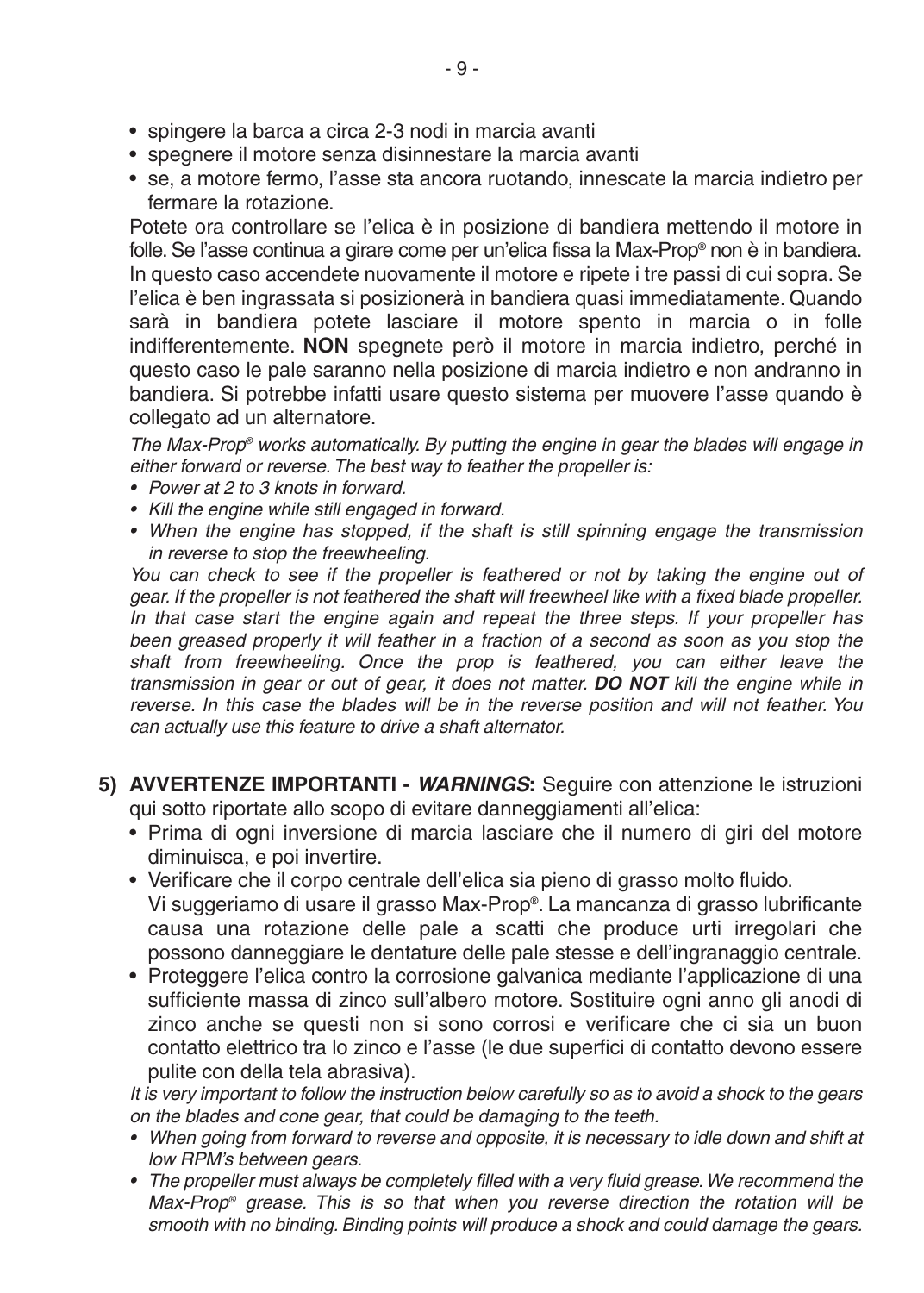- *Make sure that you always keep the zinc anodes in good condition.They must be replaced at least once a year.The propeller must be protected by a lot of zinc, so also use a zinc on the shaft when possible. When replacing it make sure that you clean the contact point between the zinc and the propeller shaft.*
- **6) SMONTAGGIO DELL'ELICA** *PROPELLER REMOVAL***:** Dopo aver tolto il corpo centrale e svitato il dado [**4**] si deve sfilare il mozzo [**1**] esercitando la spinta esclusivamente sull'estremità esterna al corpo (Fig. 10). E' assolutamente indispensabile non spingere con l'estrattore né tantomeno colpire in alcun modo le superfici del mozzo interne al corpo, in quanto queste sono lavorate con elevata precisione, ed una loro deformazione comprometterebbe il funzionamento dell'elica.

*In order to remove the propeller you must first remove the spinner [7] and nut [4]. Be sure only to pull from outside the hub (Fig 10). If the surfaces on the hub are hit or dinged it can effect the performance of the propeller.*



no!

si - ves

**7) ISTRUZIONI PER ESEGUIRE IL FORO CONICO NEL MOZZO -** *INSTRUCTIONS TO MAKE A TAPERED BORE IN THE PROPELLER HUB***:** Tagliare la cava della chiavetta dalla parte opposta al dente di arresto per non indebolire il dente stesso (Fig.11). *Cut out the key slot on the side opposite the pawl so as not to weaken the same. (Fig. 11).*

**Fig. 10**





Cava per chiavetta Kev slot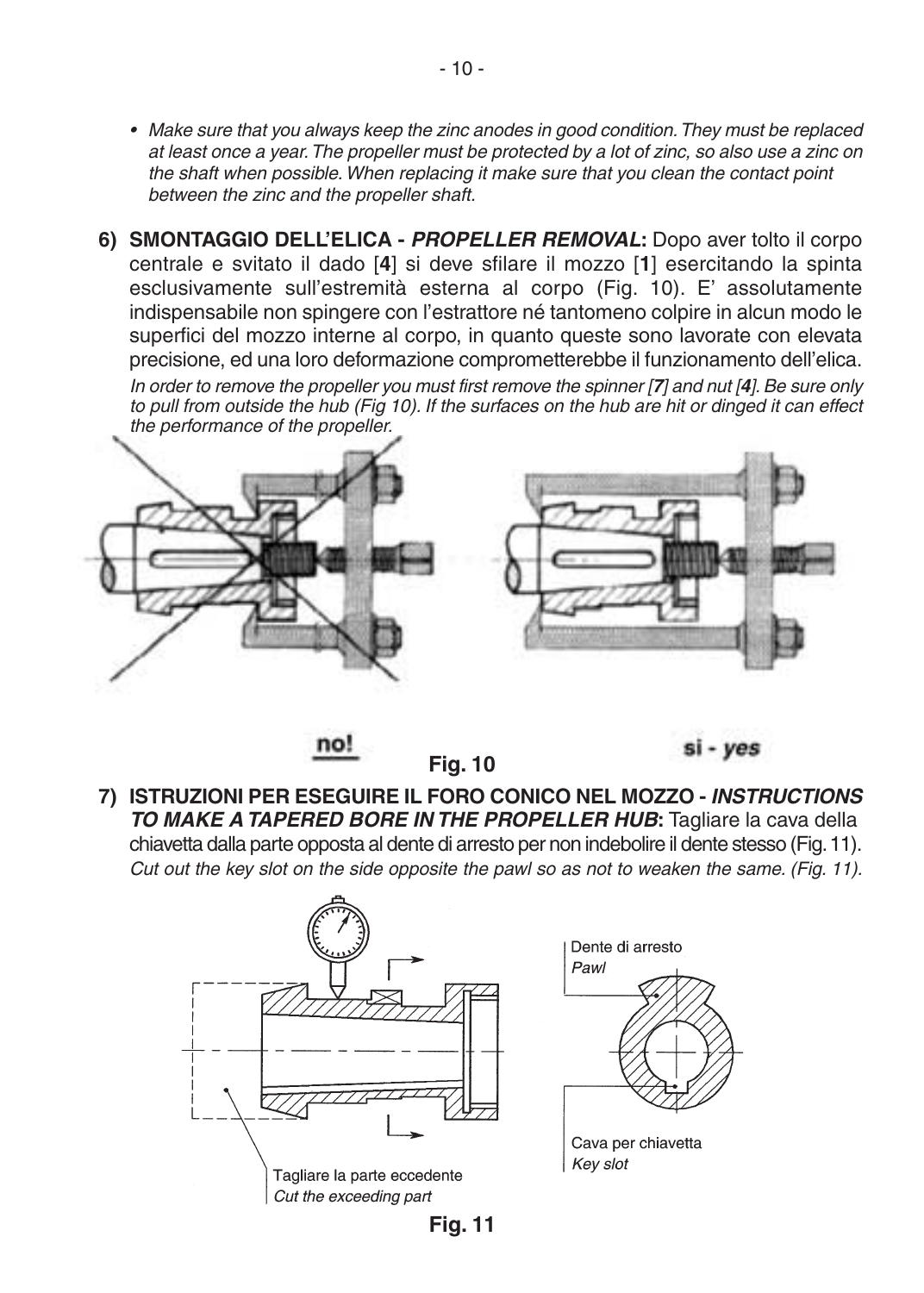- **8) SUGGERIMENTI PER LA SOSTITUZIONE DELLO ZINCO DI PROTEZIONE PER TRASMISSIONI SALI DRIVE -** *SUGGESTIONS FOR REPLACEMENT OF*  **SAIL DRIVE ANODES:** L'elica Max-Prop® permette di sostituire l'anello di zinco del piede Sail Drive senza dover smontare l'elica stessa. Prima di montare l'elica Max-Prop® operate come segue:
	- **•** Tagliate l'anello (Fig. 12) a metà, avendo cura che il taglio non passi attraverso i fori delle viti.

**•** Asportate una porzione del taglialenze (Fig. 13), come indicato in figura, in modo da poter raggiungere le viti di serraggio dell'anello (Fig. 12) quando il taglialenza è montato.

- **•** Inserire l'anello taglialenze sull'asse portaelica.
- **•** Assemblate i due semi-anelli (Fig. 12) fissandoli sul piede Sail Drive, mediante le apposite viti.
- **•** Montate l'elica.

D'ora in poi dovrete solamente tagliare i nuovi anelli e sostituirle a quelli consumati senza smontare l'elica.

*The anodes for the sail-drive leg of your boat can be replaced without disassembling your Max-Prop®. Before installing the Max-Prop® proceed as follows:*

- *• Cut the ring anode (Fig 12) in two halves, avoiding to make the cut through the screw holes.*
- *• Remove a section of the thrust washer ring as shown on (Fig. 13). Enough so when in place you can access the zinc screw holes.*
- *• Insert the thrust washer ring on the sail-drive shaft.*
- *• Assemble the two halves (Fig. 12) fixing them on the sail-drive leg by means of their standard screw.*
- *• Mount the propeller.*

*You can now cut the new sail-drive anodes and replace the consumed ones without removing the propeller.*



**Fig. 12 Fig. 13**